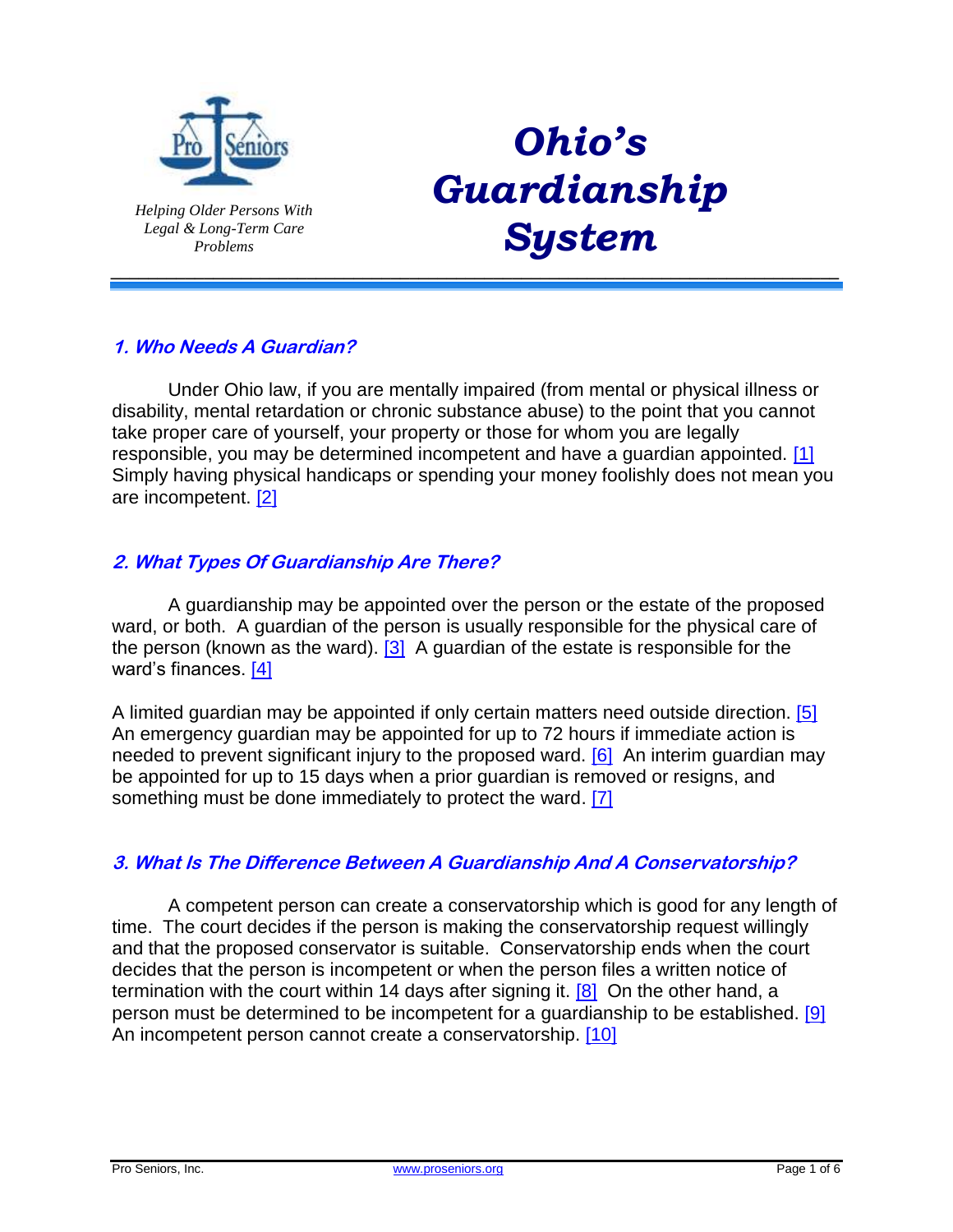## **4. Must The Guardian Be An Ohio Resident?**

<span id="page-1-0"></span>The court may appoint a resident or a nonresident of Ohio as guardian of the person. [\[11\]](#page-4-10) For married persons, the spouse may be appointed and is often given preference for appointment as guardian of the person and the estate. [\[12\]](#page-4-11)

For guardian of the estate, any adult (or corporation [\[13\]\)](#page-4-12) may be appointed, as long as the guardian is an Ohio resident. The only time a non-resident guardian is permitted is where

- <span id="page-1-2"></span><span id="page-1-1"></span>a) The nonresident is named in a will by a parent of a minor,
- b) the nonresident is selected by a minor over the age of fourteen years, or
- c) The nonresident is nominated within a durable financial power of attorney or a living will.

<span id="page-1-3"></span>If a resident guardian of the estate moves out of Ohio, he or she may be removed as guardian. [\[14\]](#page-4-13)

#### **5. How Do I Begin A Guardianship Proceeding?**

If you want to become someone's guardian, you must file a petition with probate court in the county where the person lives. The petition must state:

- a) The whole estate of the ward, its probable value and any probable annual rents;
- b) Whether limited guardianship is sought and if so, the limited powers requested;
- c) Whether you have ever been charged with or convicted of theft, physical violence or sexual, alcohol or substance abuse;
- d) The name, age and residence of the proposed ward;
- e) Why you think the proposed ward is incompetent; and
- <span id="page-1-6"></span><span id="page-1-4"></span>f) The name, relationship, age and address of the person's next-of-kin.

You may also have to set bond.  $[15]$ 

#### **6. What Determines The "Setting Of Bond" For A Guardianship?**

<span id="page-1-9"></span><span id="page-1-8"></span><span id="page-1-7"></span><span id="page-1-5"></span>A guardian of the person does not have to post bond unless the court requires it. [\[16\]](#page-4-15) However, a guardian of the estate must post a bond that is at least double the value of the ward's personal estate and annual rentals. [\[17\]](#page-4-16) This may be waived if the amount is less than \$10,000.  $[18]$  The court may reduce the bond in any guardianship at any time for good cause. [\[19\]](#page-4-18) When the whole estate of a ward does not exceed twenty-five thousand dollars in value, the guardian may apply to the probate court for an order to terminate the guardianship. [\[20\]](#page-4-19)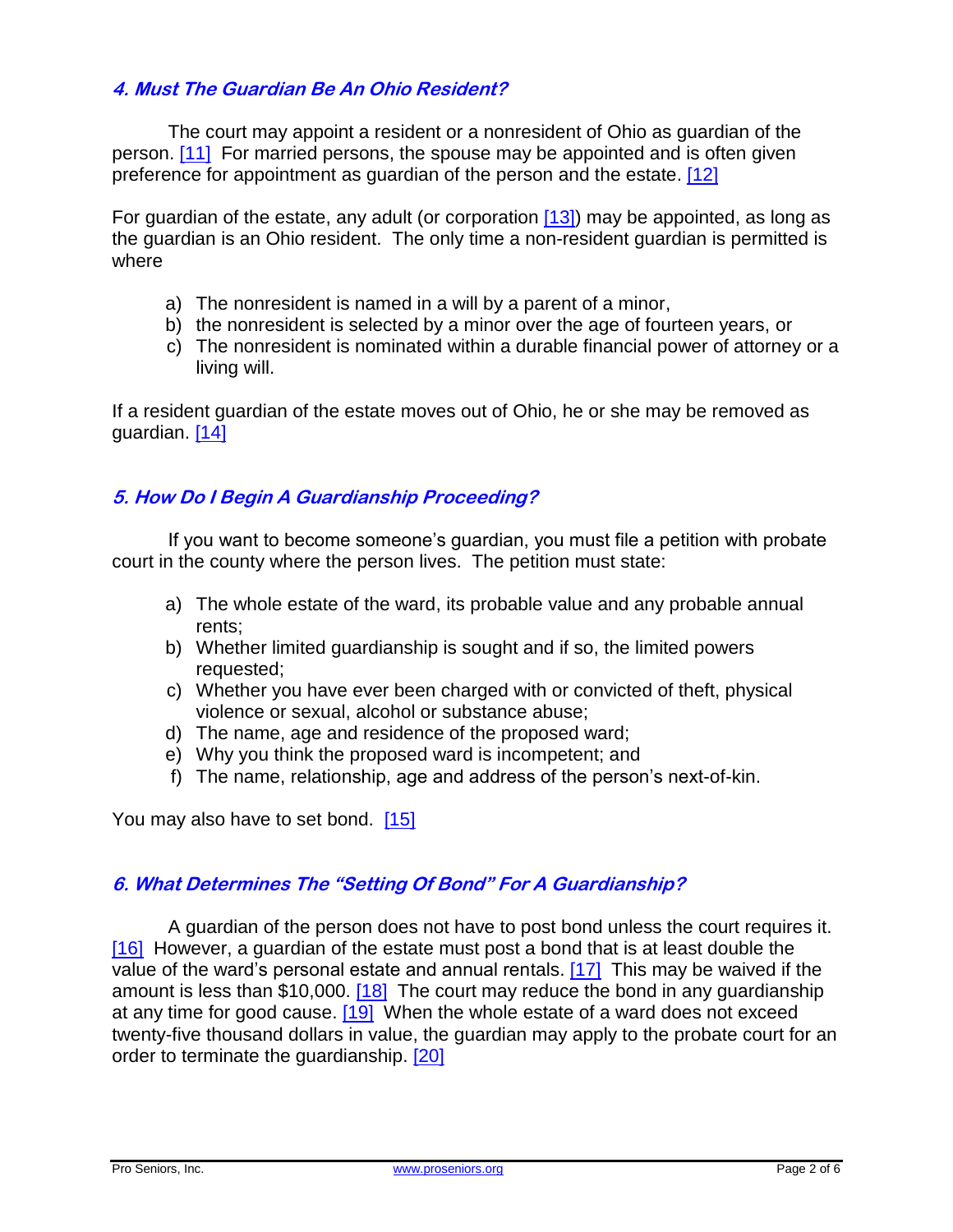# **7. What Does The Probate Court Do When It Receives A Petition?**

The probate court investigator, in person, serves the proposed ward with notice of the guardian's application. It includes the time and place of the court hearing for the application. The notice must be served on the proposed ward at least seven days before the hearing date. [\[21\]](#page-4-20) After meeting with him or her, the court investigator reports back to the court with:

- <span id="page-2-0"></span>a) A brief description of the person's physical and mental condition;
- b) Whether the person needs a guardianship or a less restrictive alternative; and
- <span id="page-2-3"></span><span id="page-2-2"></span><span id="page-2-1"></span>c) Whether the person needs an attorney appointed. [\[22\]](#page-4-21)

The court may also appoint a physician or other qualified professional to examine, investigate or represent the person to help the court decide if a guardianship is necessary. [\[23\]](#page-4-22) The probate court must set a hearing on all matters for and against the petition for guardianship. [\[24\]](#page-4-23) The court may deny a guardianship if it finds a less restrictive alternative exists. [\[25\]](#page-4-24)

## **8. What Rights Does The Proposed Ward Have?**

<span id="page-2-4"></span>The proposed ward has the right to:

- a) Be represented by an attorney of his or her choice;
- b) Choose a friend or family member to be present at the hearing;
- c) Introduce evidence from an independent expert evaluation;
- d) If indigent and unable to afford the cost, have an attorney and an independent expert evaluator appointed at court expense; and
- <span id="page-2-7"></span><span id="page-2-6"></span><span id="page-2-5"></span>e) If indigent and the matter is appealed, have an attorney appointed and necessary paperwork for the appeal prepared at court expense. [\[26\]](#page-4-25)

#### **9. What Duties Does A Guardian Have?**

Anyone appointed as guardian must act in the ward's best interests. [\[27\]](#page-4-26) If you are a guardian of the person, you must protect and control the incompetent person. You are responsible for the person's daily maintenance. These expenses can be paid from the ward's estate, as approved by the court. You may also authorize health care, unless the ward or an interested party objects to the court. [\[28\]](#page-5-0)

<span id="page-2-9"></span><span id="page-2-8"></span>If you are a guardian of the estate, you may transfer property, sign contracts and/or handle all of the ward's other financial matters. You must also file an inventory and reports with the probate court. [\[29\]](#page-5-1) A guardian may not open the ward's safety deposit box until the contents have been audited by the county auditor. [\[30\]](#page-5-2)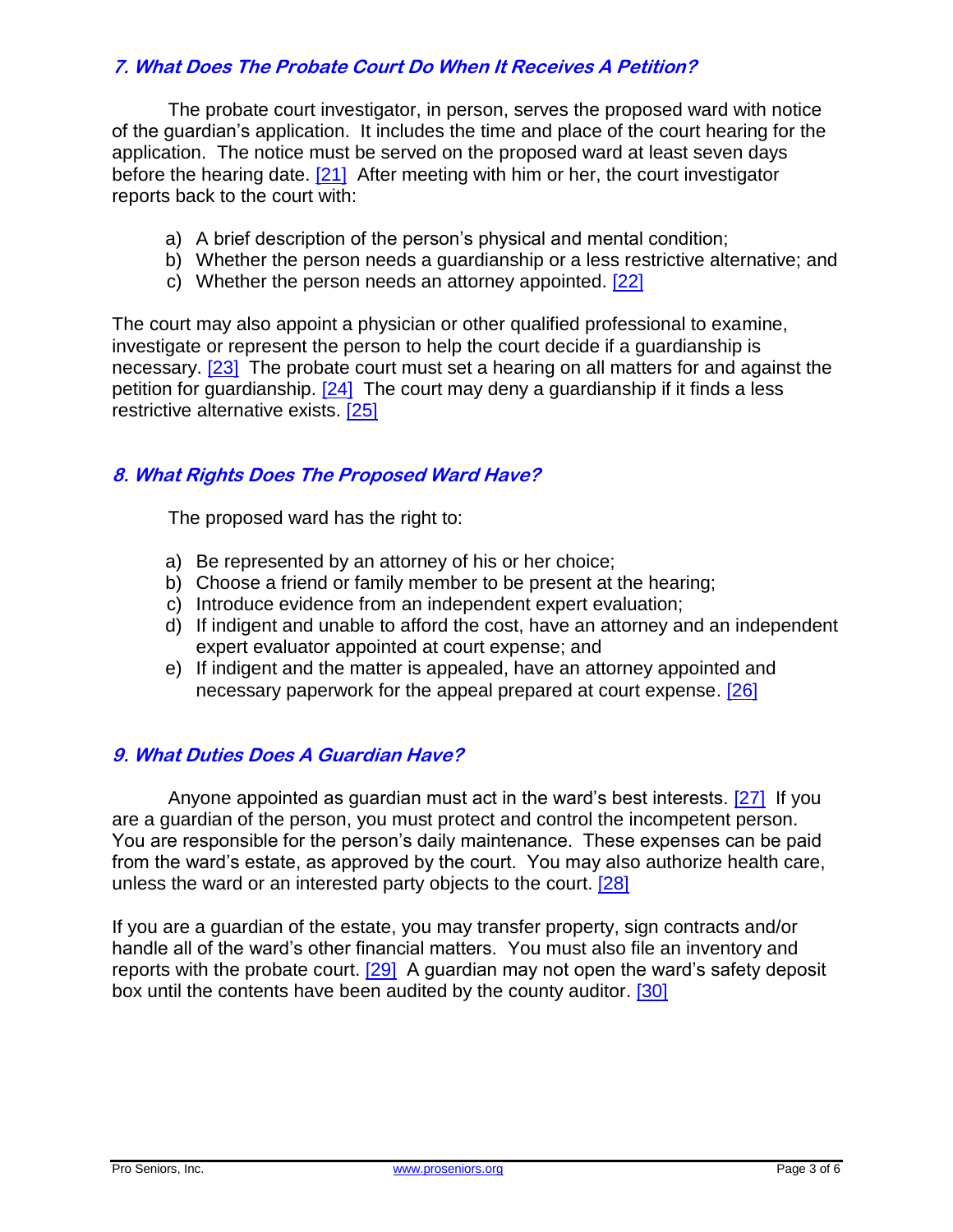# **10. What Inventory And Reports Must The Guardian File?**

As the guardian of the estate, you must file an inventory of the incompetent's assets within three months of your appointment. [\[31\]](#page-5-3) Each year thereafter, you must file a report which itemizes every purchase you made on the incompetent's behalf. Include all receipts.

After the guardianship is established, every two years you must file a report including:

- <span id="page-3-0"></span>a) The present address and residence of the ward;
- b) The approximate number of times you have had contact with the ward, the nature of the contact and the date you last saw the ward;
- c) Major changes in the ward's physical or mental condition;
- d) Whether you think it is necessary to continue the guardianship;
- <span id="page-3-2"></span><span id="page-3-1"></span>e) A statement from a licensed physician, clinical psychologist or clinical social worker who has evaluated the ward within three months of the report that states if the guardianship should be continued; and the date of the ward's last physical exam. [\[32\]](#page-5-4) [\[33\]](#page-5-5)

## **11. How May A Guardianship Be Terminated?**

<span id="page-3-4"></span><span id="page-3-3"></span>The ward or anyone acting on his or her behalf may request that a guardianship be terminated. The court must end the guardianship unless there is clear and convincing evidence that the ward is not capable of caring for him or herself or managing his or her financial affairs.  $[34]$  The guardianship may also be terminated if the ward's estate does not exceed \$25,000, and termination of the guardianship is in the ward's best interest. [\[35\]](#page-5-7) Guardianship of the person is automatically terminated if the ward marries. [\[36\]](#page-5-8)

© Copyright 2016

<span id="page-3-5"></span>Pro Seniors' Legal Hotline for Older Ohioans provides free legal information and advice by toll-free telephone to all residents of Ohio age 60 or older. If you have a concern that cannot be resolved over the phone, then the hotline will try to match you with an attorney who will handle your problem at a fee you can afford.

In southwest Ohio, Pro Seniors' staff attorneys and long-term care ombudsmen handle matters that private attorneys do not, such as nursing facility, adult care facility, home care, Medicare, Medicaid, Social Security, protective services, insurance and landlord/tenant problems.

This pamphlet provides general information and not legal advice. The law is complex and changes frequently. Before you apply this information to a particular situation, call Pro Seniors' free Legal Hotline or consult an attorney in elder law.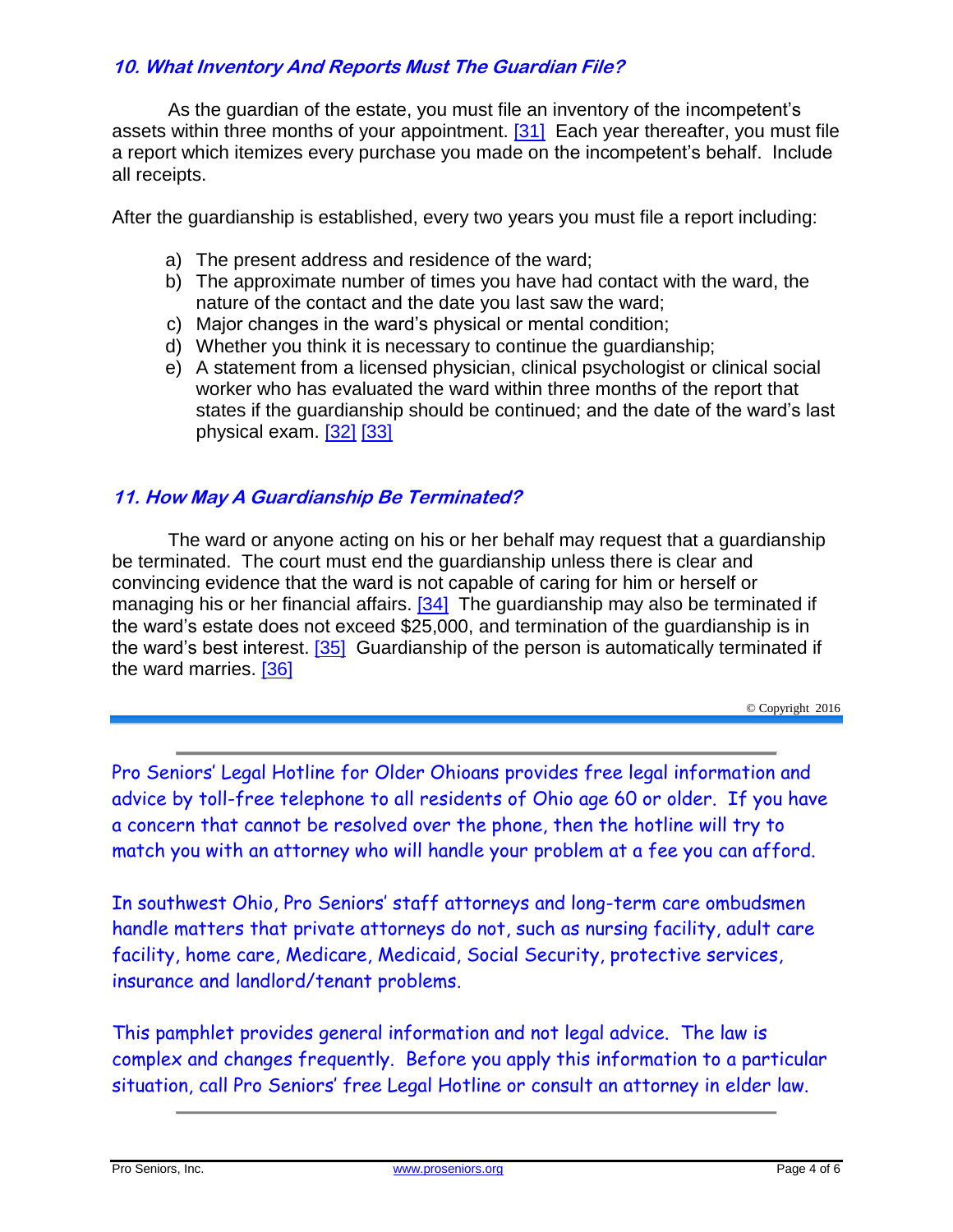Copyright © 2016 by:

Pro Seniors, Inc. 7162 Reading Rd. Suite 1150 Cincinnati, Ohio 45237

| Switchboard:       | 513.345.4160 |
|--------------------|--------------|
| Clients Toll-free: | 800.488.6070 |
| Fax:               | 513.621.5613 |
| TDD:               | 513.345.4160 |

E-mail: [proseniors@proseniors.org](mailto:proseniors@proseniors.org) Web Site: [www.proseniors.org](http://www.proseniors.org/)

# **Endnotes:**

- <span id="page-4-0"></span>[\[1\]](#page-0-0) [ORC § 2111.01\(D\)](http://codes.ohio.gov/orc/2111.01) – Guardian and Conservatorship Definitions.
- <span id="page-4-1"></span>[\[2\]](#page-0-1) *[In re Bolander](http://www.leagle.com/decision/199358688OhioApp3d498_1513.xml/IN%20RE%20BOLANDER)*, 624 N.E.2d 322 (Ohio App. 1993)
- <span id="page-4-2"></span>ORC  $\S$  2111.13 – Duties of guardian of person.
- 
- <span id="page-4-3"></span>[\[4\]](#page-0-3) ORC  $\S 2111.14$  – Duties of guardian of estate.<br>[5] ORC  $\S 2111.02(B)(1)$  – Appointment of limited
- <span id="page-4-5"></span><span id="page-4-4"></span>[\[5\]](#page-0-4) [ORC § 2111.02\(B\)\(1\)](http://codes.ohio.gov/orc/2111.02v1) – Appointment of limited guardian.<br>[6] ORC § 2111.02(B)(2) – Appointment of interim guardian.  $\overline{[6]}$  $\overline{[6]}$  $\overline{[6]}$  [ORC § 2111.02\(B\)\(2\)](http://codes.ohio.gov/orc/2111.02v1) – Appointment of interim guardian.<br>[7] ORC § 2111.02(B)(3) – Appointment of emergency guard
- <span id="page-4-6"></span>ORC  $\S$  2111.02(B)(3) – Appointment of emergency guardian.
- <span id="page-4-7"></span>[\[8\]](#page-0-7) ORC  $\S$  2111.021 – Physically infirm adult may petition for conservatorship
- <span id="page-4-8"></span>[\[9\]](#page-0-8) [ORC § 2111.02](http://codes.ohio.gov/orc/2111.02) - Appointment of guardian - limited, interim, emergency, or standby guardian - nomination.
- <span id="page-4-9"></span> $[10]$  [ORC § 2111.021](http://codes.ohio.gov/orc/2111.021) – A competent but physically infirm adult may petition for conservatorship
- <span id="page-4-10"></span>[\[11\]](#page-1-0) ORC  $\S 2109.21(C)(3)$  – Residence qualification of fiduciary.
- <span id="page-4-11"></span>[\[12\]](#page-1-1) [ORC § 2111.11](http://codes.ohio.gov/orc/2111.11) – Spouse may be appointed as quardian.
- <span id="page-4-12"></span>[\[13\]](#page-1-2) [ORC § 2111.10](http://codes.ohio.gov/orc/2111.10) – Corporation as guardian.
- <span id="page-4-13"></span> $[14]$  [ORC § 2109.21\(C\)\(1\)-\(2\)](http://codes.ohio.gov/orc/2109.21) – Residence qualification of fiduciary.
- <span id="page-4-14"></span> $[15]$  [ORC § 2111.03](http://codes.ohio.gov/orc/2111.03) – Application for appointment as guardian.
- <span id="page-4-15"></span>[\[16\]](#page-1-5) [ORC § 2109.04\(A\)\(3\)](http://codes.ohio.gov/orc/2109.04v1) – Bond<br>[17] ORC § 2109.04(A)(1) – Bond
- <span id="page-4-16"></span>[ORC § 2109.04\(A\)\(1\)](http://codes.ohio.gov/orc/2109.04v1) – Bond
- <span id="page-4-17"></span>[\[18\]](#page-1-7) [ORC § 2109.04\(A\)\(4\)](http://codes.ohio.gov/orc/2109.04v1) – Bond<br>[19] ORC § 2109.04(C) – Bond
- <span id="page-4-18"></span> $ORC \S 2109.04(C) - Bond$
- <span id="page-4-19"></span>[\[20\]](#page-1-9) [ORC § 2111.5](http://codes.ohio.gov/orc/2111.05v1) – Termination of guardianship based on value of ward's estate.
- <span id="page-4-20"></span> $[21]$  [ORC § 2111.04](http://codes.ohio.gov/orc/2111.04v1) – Notice of Appointment
- <span id="page-4-21"></span>[\[22\]](#page-2-1) [ORC § 2111.041](http://codes.ohio.gov/orc/2111.041v1) – Investigating circumstances of alleged incompetent.
- <span id="page-4-22"></span>[\[23\]](#page-2-2) [ORC § 2111.031](http://codes.ohio.gov/orc/2111.031v1) – Appointing physicians and other persons to determine need for guardianship.
- <span id="page-4-23"></span> $[24]$  [ORC § 2111.02\(C\)](http://codes.ohio.gov/orc/2111.02v1) – Appointment of guardian – limited, interim, emergency, or standby guardian – nomination.
- <span id="page-4-24"></span>[\[25\]](#page-2-4) ORC  $\S$  2111.02(C)(5) – Evidence of less restrictive alternative.
- <span id="page-4-25"></span>[\[26\]](#page-2-5) ORC  $\S$  2111.02(C)(7) – Rights of proposed ward.
- <span id="page-4-26"></span>[\[27\]](#page-2-6) ORC  $\S$  2111.13 – Duties of guardian of person.
	- [ORC § 2111.14](http://codes.ohio.gov/orc/2111.14v1) Duties of guardian of estate.